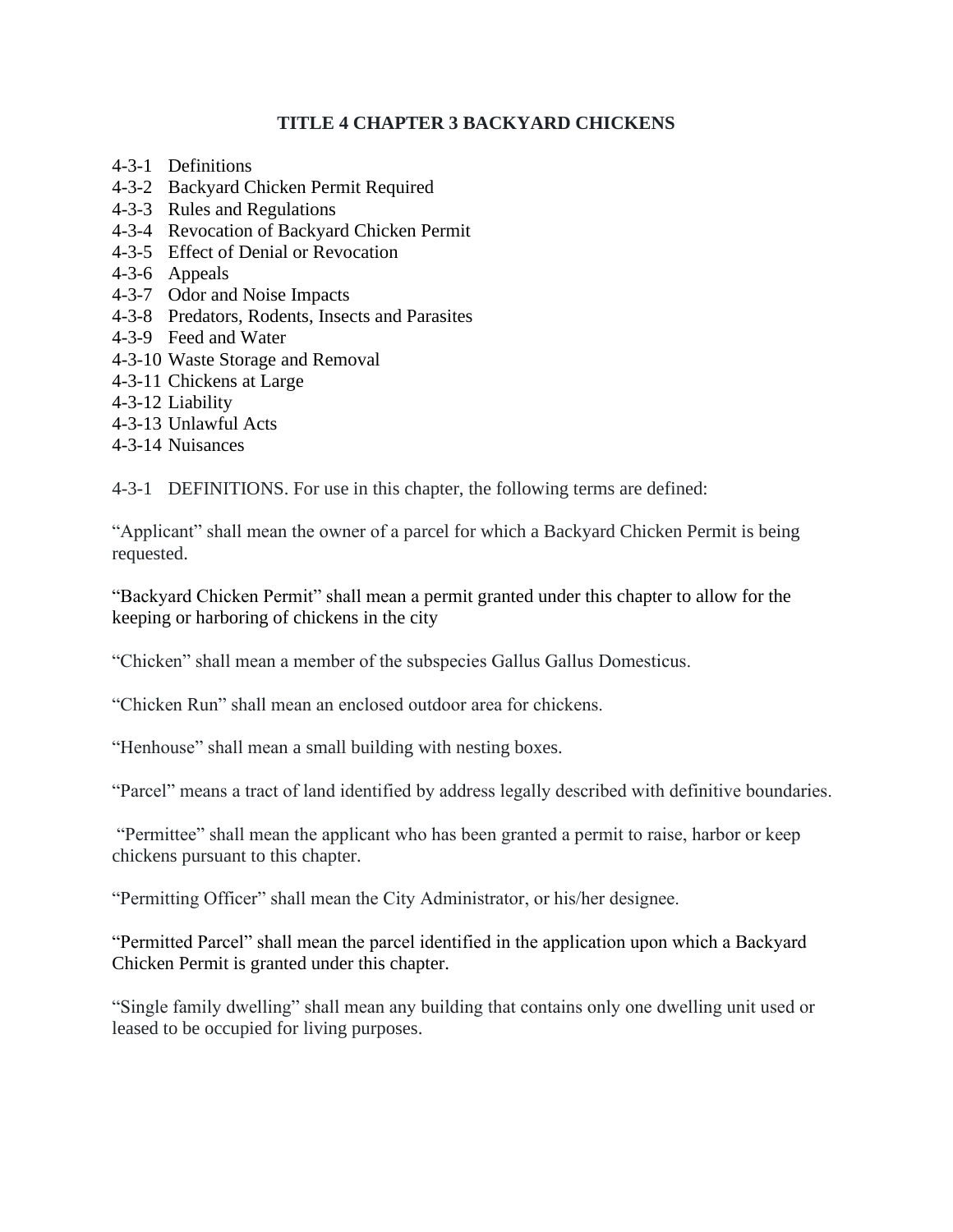For purposes of this code, the term livestock shall not apply to any person who is keeping or harboring chickens under a valid Backyard Chicken Permit issued pursuant to Title 4 Chapter 3 of this Code of Ordinances.

## 4-3-2 BACKYARD CHICKEN PERMIT REQUIRED.

1. Permit Required. No person shall raise, harbor, or keep Chickens within the city without a valid permit obtained from the Permitting Officer under the provisions of this Chapter.

2. Application. In order to obtain a permit, the Applicant must submit the completed application on forms provided by the city and pay the Backyard Chicken Permit fee, said fees to be set by Resolution of the City Council.

3. Requirements for the issuance of the Backyard Chicken Permit.

a. Prior to the issuance of a Backyard Chicken Permit, the Permitting Officer shall ensure that the following requirements are met by the Applicant:

i. The application has been completed and all fees paid to the City.

ii. The proposed Parcel is in compliance with this Code of Ordinances.

iii. The proposed Parcel is zoned for residential or agricultural uses only.

iv. The proposed Parcel shall contain only one Single Family Dwelling occupied by the Owner at the time of completion of the application.

v. That the applicant certifies that the keeping or harboring of chickens does not violate the Restrictive Covenants that apply to the proposed tract of land.

vi. Proof of completion of an approved class in raising chickens in a Backyard environment.

vii. The applicant owes no outstanding debts or liens to the City.

b. If the Applicant has met the requirements outlined in Section (3)(a) above, the Permitting Officer shall issue the Backyard Chicken Permit. Said Backyard Chicken Permit shall be valid for a year and each permit shall expire on March 31 of the calendar year. All Backyard Chicken Permits must be renewed on an annual basis.

c. In the event that a Backyard Chicken Permit is not renewed by March 31 of the calendar a 30-day grace period will be granted and an administrative fee charged as set by Resolution by the City Council. In the event that a Backyard Chicken Permit is not renewed by April 30 of the calendar year the Permit will be considered null and void and the administrative fee will be considered outstanding debt to the City.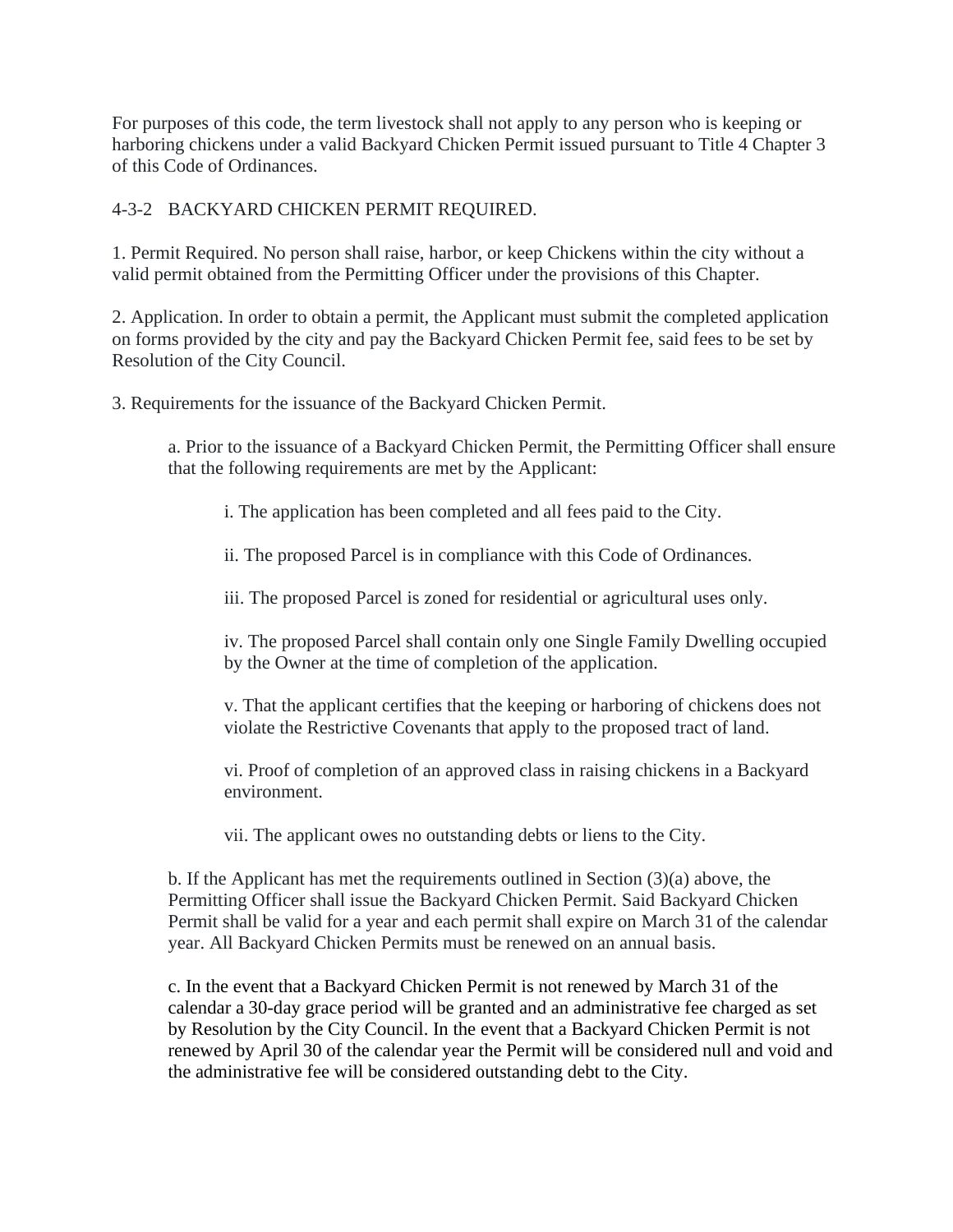4-3-3 RULES AND REGULATIONS. All Permittees shall be subject to the following rules and regulations:

- 1. No Permittee shall keep or harbor more than six (6) Chickens on the Permitted Parcel.
- 2. No person shall keep or harbor any roosters on the Permitted Parcel.
- 3. The Permittee shall not engage the breeding of Chickens or other commercial activities on the Permitted Parcel.

4. Each Permitted Parcel shall contain an enclosure consisting of a henhouse and chicken run that meets the following minimum requirements:

a. Enclosures shall be kept in a dry, odor-free and sanitary condition at all times.

b. Henhouses must provide adequate ventilation and must be impermeable to rodents, birds and other animals.

c. Henhouses must provide a minimum of four (4) square feet per chicken with one (1) laying box for every two (2) hens and one (1) linear foot of roosting bar per hen.

d. Henhouses and Chicken Runs shall be enclosed on all sides and shall have a roof and doors, which access shall be secured at night. All openings must be covered with predator and bird-proof material made of wire with less than one-inch openings.

e. Enclosures shall be constructed of uniform materials and the roof shall have a uniform color and style of shingles or other coverings. Scrap metal and scrap lumber are prohibited materials.

f. Enclosures shall be maintained and secure.

g. No enclosure may be located in a required front or side yard as defined in Title 5 Subchapter 1A of this Code.

h. Enclosures may not be located within ten (10) feet from an adjoining property line and shall not be located within ten (10) feet from the dwelling.

i. Runs shall be made of sturdy wire fencing which is covered in wire, aviary netting or solid roofing. Runs shall provide a minimum of six (6) square feet per hen.

j. Heated water shall be provided when keeping chickens through the winter.

 5. Each potential Permitted Parcel shall be inspected to assure it meets minimum requirements. Inspections will be done before a Backyard Chicken Permit is issued initially; previous to the first annual renewal and every other year thereafter.

4-3-4 REVOCATION OF BACKYARD CHICKEN PERMIT. The Permitting Officer may revoke a Backyard Chicken Permit on the following grounds: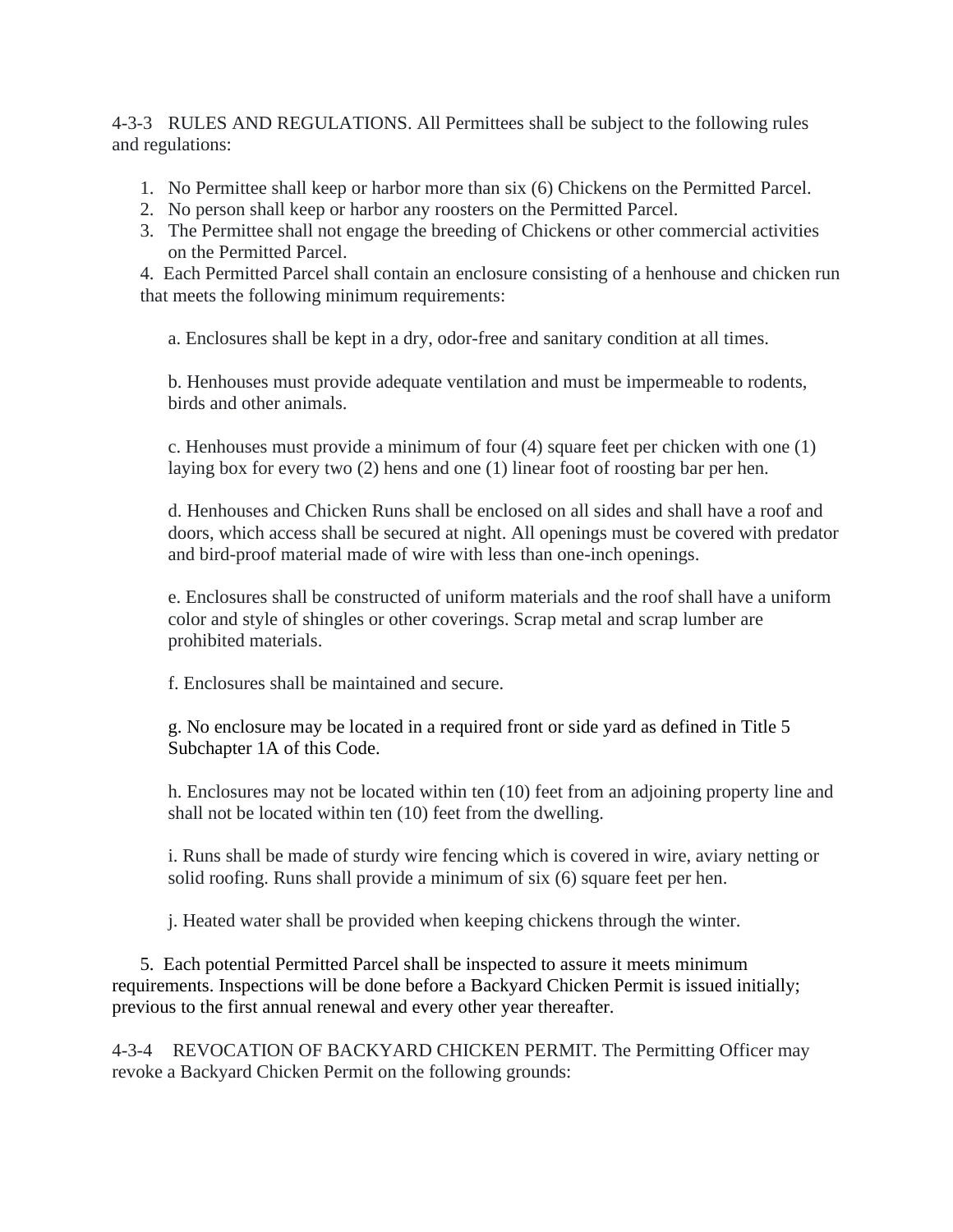1. False statements on any application or other information given to the City by the Applicant.

2. Failure to pay any application, inspection or reinspection fee required by this chapter and City Council resolution.

3. Failure to comply with any of the requirements of this chapter.

4-3-5 EFFECT OF DENIAL OR REVOCATION. When an Applicant is denied a Backyard Chicken Permit for violation of this Chapter, Applicant shall not be eligible for another permit until one (1) year has passed since said denial or revocation. If a Backyard Chicken Permit is revoked, the Permittee shall remove all Chickens and enclosures from the Permitted Tract of land within ten (10) days of said revocation.

4-3-6 APPEALS. No application for a Backyard Chicken Permit shall be denied or Backyard Chicken Permit be revoked unless the Applicant or Permittee, as the case may be, shall have the right to a hearing. The Permitting Officer may deny an application or revoke a permit by sending written notice of the same to the address listed on the application outlining the reasons for said denial or revocation. The Applicant or Permittee, as the case may be, shall have the right to request a hearing on said denial or revocation, by filing written notice of appeal with the City Clerk no later than ten (10) days after the issuance of the written denial or revocation. Failure to request a hearing will cause the decision of the Permitting Officer to be final.

# 4-3-7 ODOR AND NOISE IMPACTS.

Odors from Chickens, chicken manure and other chicken related substances shall not be perceptible beyond the boundaries of the Permitted Parcel.

## 4-3-8 PREDATORS, RODENTS, INSECTS AND PARASITES.

The Permittee shall take any and all necessary action to reduce the attraction of predators and rodents and the potential infestation of insects and parasites. Chickens found to be infested with insects and parasites may result in unhealthy conditions to human habitation and may be removed by the Maquoketa Police Department.

## 4-3-9 FEED AND WATER.

Chickens shall be provided with access to feed and water at all times. The feed and water shall be made unavailable to rodents, birds, and other predators.

## 4-3-10 WASTE STORAGE AND REMOVAL.

All stored manure shall be covered by a fully enclosed structure with a roof or lid over the entire structure. No more than three (3) cubic feet of manure shall be stored on a Permitted Parcel. The enclosure and surrounding area shall be kept free from trash and accumulated droppings. Uneaten feed shall be removed in a timely manner.